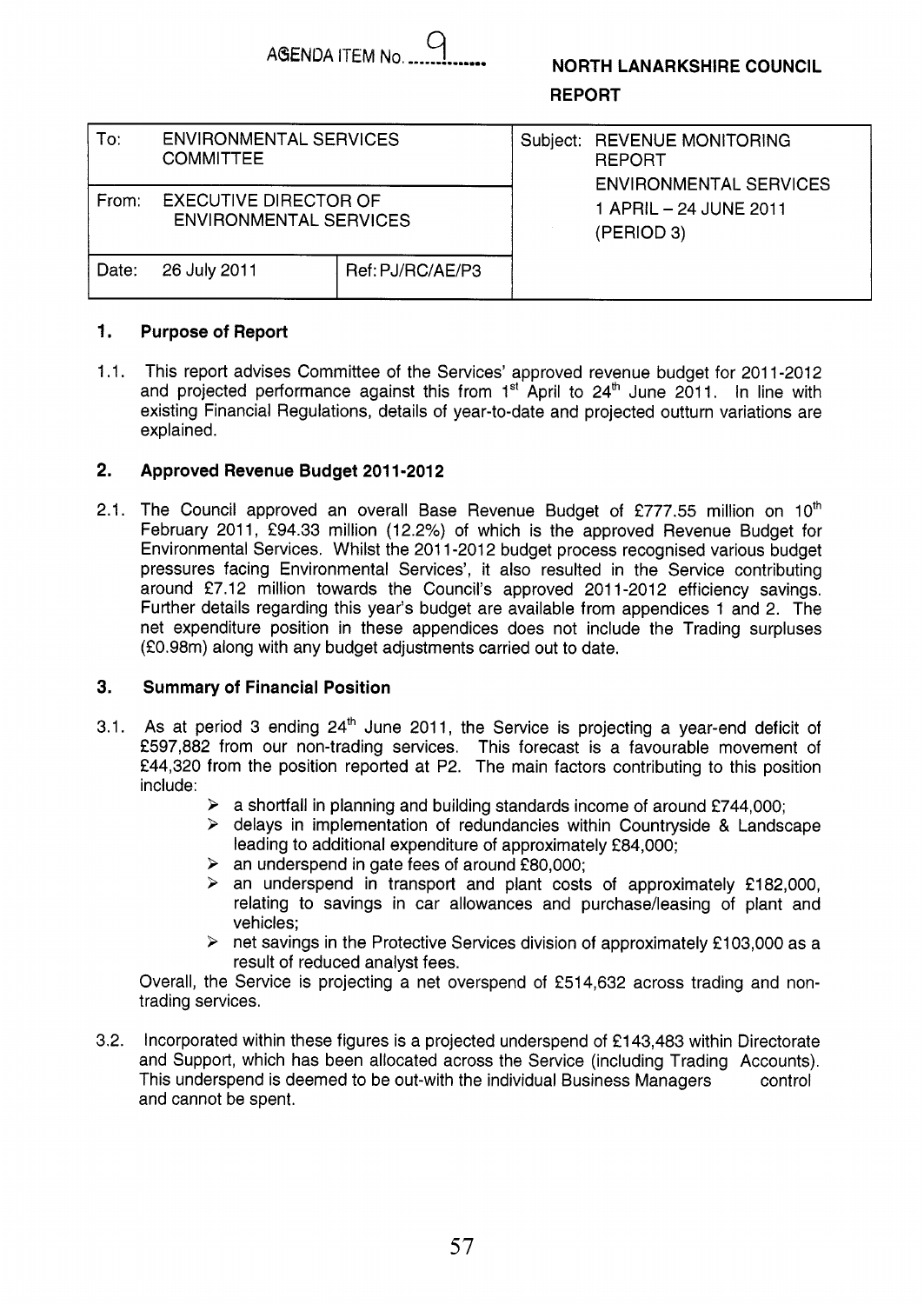# **4. Risks and Uncertainty**

- 4.1. As highlighted in the Revenue Budget 2011-2012 report of  $10<sup>th</sup>$  February 2011, unprecedented levels of savings combined with the uncertainty surrounding the current economic climate make it extremely challenging to provide Services within existing budgetary provision. At this early stage of the financial year, the following areas are identified as being high-risk, and therefore have scope to impact upon the Council's overall financial position: -
	- $\triangleright$  The most significant is the potential for a further severe winter in 2011/12 similar to the previous 3 years. During 2010/11, winter maintenance activity resulted in a net £4.45m overspend that was largely funded within the overall resources of the Council. There is no contingency budget, due to extreme weather in 2008/09, therefore Roads will endeavour to manage this year's full winter spend within the existing winter budget.
	- **k** In addition, the closing date for submitting objections to the NLC Off Street Parking Order 2011, as part of the public consultation exercise, was 22 June 2011. Delivery of the f256,OOO savings for 2011/2012 and future years savings will depend on the timescale for dealing with objections to the orders and the outcome of this consultation exercise.
	- $\triangleright$  The service is also facing unforeseen legal actions, which may result in legal costs this financial year not currently reflected in this period's accounts.

# **5. Major Variations from Budget**

5.1. **A** summary of the major variances projected at year-end within each division is outlined within table 1 below.

| <b>Service</b>              | <b>Outturn Position (£s)</b> | <b>Analysis</b>                                                                                                                                                                       |  |  |  |  |  |  |  |  |
|-----------------------------|------------------------------|---------------------------------------------------------------------------------------------------------------------------------------------------------------------------------------|--|--|--|--|--|--|--|--|
| Directorate & Support       | 0                            | Underspend allocated across the Service.                                                                                                                                              |  |  |  |  |  |  |  |  |
| <b>Land Services</b>        | 44,416                       | Underspend -gate fee savings and allocation<br>from Directorate and Support, offset by<br>increased employee costs largely as a result of<br>delays in implementation of redundancies |  |  |  |  |  |  |  |  |
| <b>Facility Support</b>     | 18,270                       | Underspend -allocation from Directorate and<br>Support.                                                                                                                               |  |  |  |  |  |  |  |  |
| Planning and<br>Development | (790, 789)                   | Overspend - primarily decreased income, rent,<br>professional fees, and computer software,<br>offset by allocation from Directorate and<br>Support.                                   |  |  |  |  |  |  |  |  |
| Roads and<br>Transportation | 16,843                       | Underspend - underspends in Employee<br>Costs, Roads Design recharges and Private<br>Contractors offset largely by increased lighting<br>costs and under-recoveries in income.        |  |  |  |  |  |  |  |  |
| <b>Protective Services</b>  | 113,378                      | Underspend – savings in public analyst fees,<br>increased income and an allocation from<br>Directorate and Support.                                                                   |  |  |  |  |  |  |  |  |
| <b>Non Trading Sub</b>      | (597, 882)                   | Overspend                                                                                                                                                                             |  |  |  |  |  |  |  |  |
| <b>Trading Accounts</b>     | 83,250                       | Underspend -allocation from Directorate and<br>Support.                                                                                                                               |  |  |  |  |  |  |  |  |
| <b>Totals</b>               | (514, 632)                   | Overspend                                                                                                                                                                             |  |  |  |  |  |  |  |  |
| Table 1                     |                              |                                                                                                                                                                                       |  |  |  |  |  |  |  |  |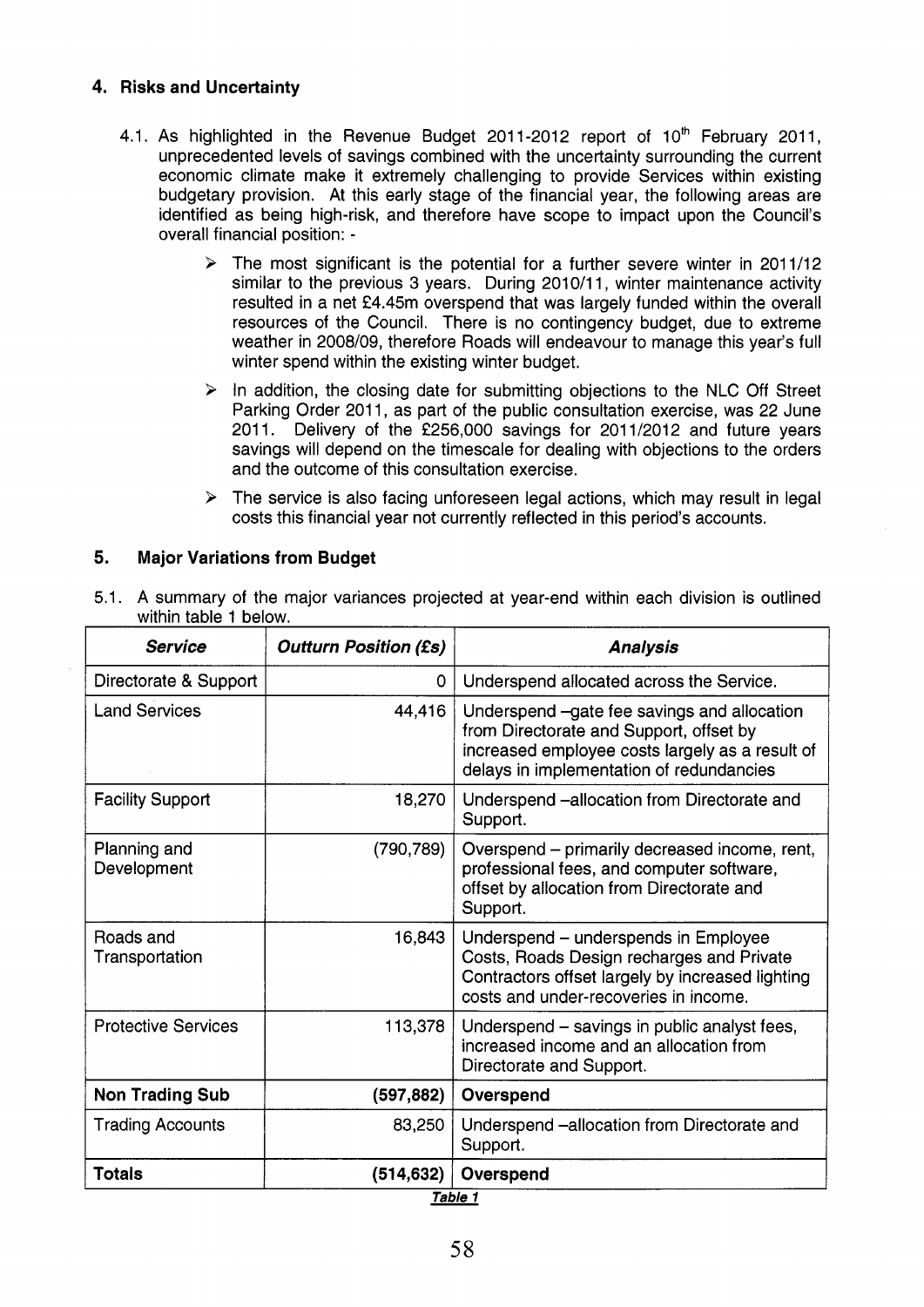- 5.2. The key points to note regarding the projected outturn position include:
	- 5.2.1. A shortfall in Planning and Building Standards fee income of around €744,000 is forecast for this year, compared to a year end shortfall in 2010/11 of £301,650. A comparison of the first quarter's Planning income figures this year shows a slight improvement on the same time frame for last year. The outturn has been set on that basis, however, this is still significantly less than the budget. A comparison of the first quarter's Building Warrant fee income shows a significant decrease on the same time frame for last year. This is a result of a change in legislation prompting a surge of applications last year. The situation will continue to be reviewed throughout the year.
	- 5.2.2. There is a projected overspend of €271,000 in lighting energy costs for this year. This figure assumes that the €124,000 of efficiency savings approved for 09/10 will be achieved this year  $-$  the power company has been provided with the revised inventory, taking into account the impact of the energy efficient lighting programme to date. This overspend is primarily the result of a 9.36% increase in prices from July 2011 not anticipated when the budget was set. This is partially offset by an underspend in private contractors of approximately €74,000 (see 5.3.1).
	- 5.2.3. The Amey Roads NL contract, which terminated in December 2010, is still undergoing negotiations to conclude the final settlement. Accruals were made in 10/11 accounts to accommodate potential outstanding costs. The accounts at P3 are prepared on the basis of these accruals being sufficient. It is hoped that these negotiations will be concluded by the end of July.
	- 5.2.4. There are a number of other significant variances throughout the Service, however, many of these are offset by additional income (see Appendix 2).
	- 5.2.5. Included within the overall outturn position is a projected underspend on employee costs of €488,656. Following approval of the Workforce Changes savings report of  $16<sup>th</sup>$  December 2010, the service currently has 1,300 FTEs, and a budgeted turnover of €1,240,594 (62 FTEs). There are presently 39 vacant posts within the Service, with gross potential savings of €982,031 resulting in a turnover shortfall of €258,563. However, taking into account other employee savings made there is a total projected underspend of €488,656 as noted above.
- 5.3. Committee may also wish to note that Payments to other bodies account for *€16,608,637*  of the annual budget, which is presently projected to outturn with a minor underspend of **f** *787,709 (7.09%)* for the current financial year. The key financial and operational issues which have arisen during the course of the year include:
	- 5.3.1. An underspend within Payments to Road Contractors of €74,000 has been identified to offset cost pressures within the Roads and Transportation Service (street lighting).
	- 5.3.2. Savings in public analyst fees, totalling €118,749, have been generated as a result of less environmental samples being required than budgeted for.

# **6. Management Actions**

6.1. Further business information is currently being collated in order to identify management action required to balance the budget. This information will be reported within future budget monitoring reports as the action is identified and implemented.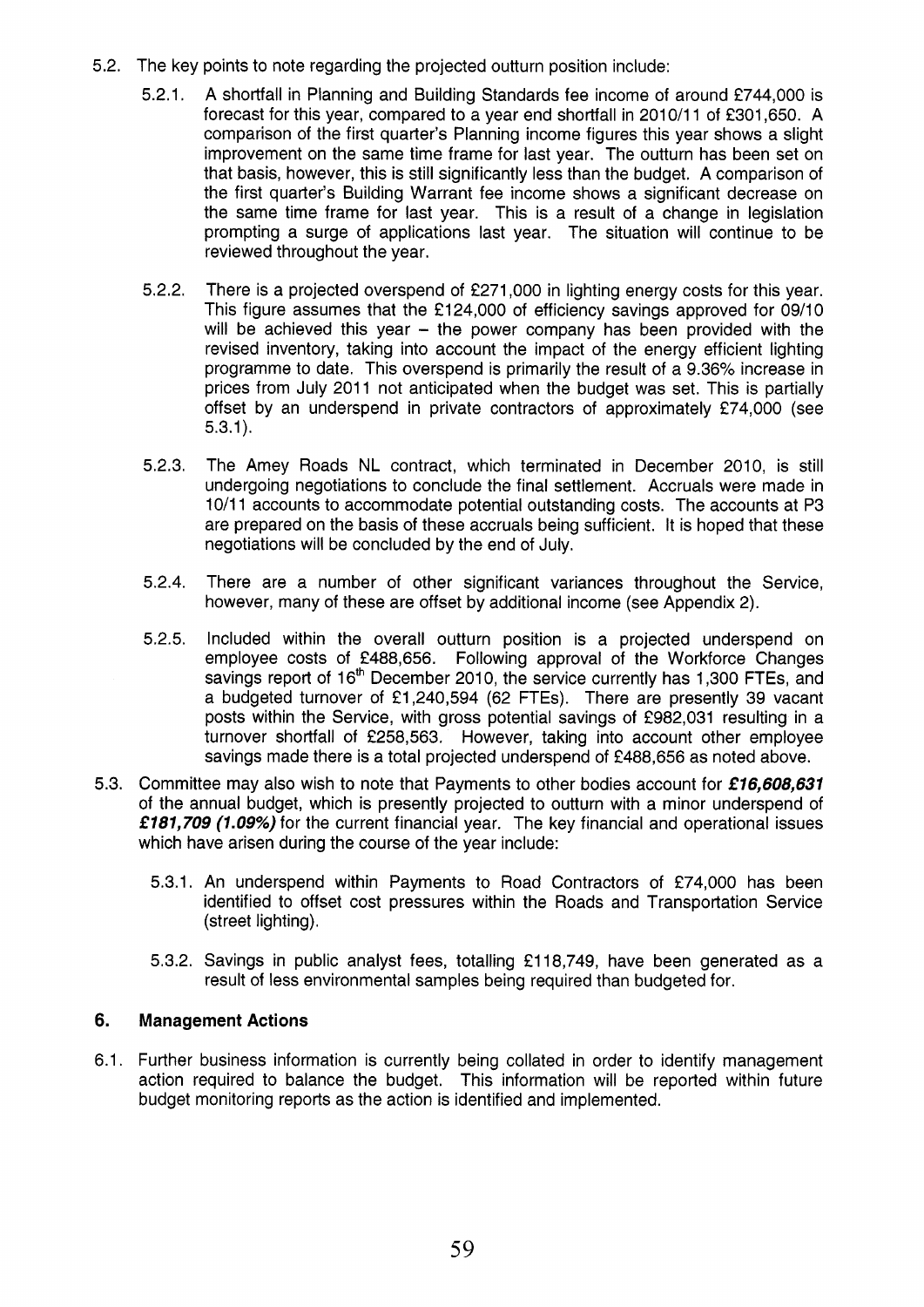# **7. Financial Concurrence**

7.1. Prepared in accordance with the Scheme of Financial Delegation, the financial information contained within this report has been agreed with the Head of Financial Services.

# **8. Recommendations**

8.1. Members are asked to note the Service's approved 2011-2012 budget and projected performance against this as at 24 $^{\rm{m}}$  June 2011.

Paul Jutas

**PAUL JUKES Executive Director of Environmental Service** 

Local Government Access to Information Act: for further information about this report, please contact Robert Colquhoun, Business Service Manager, Finance & Technology Solutions 01236 632444.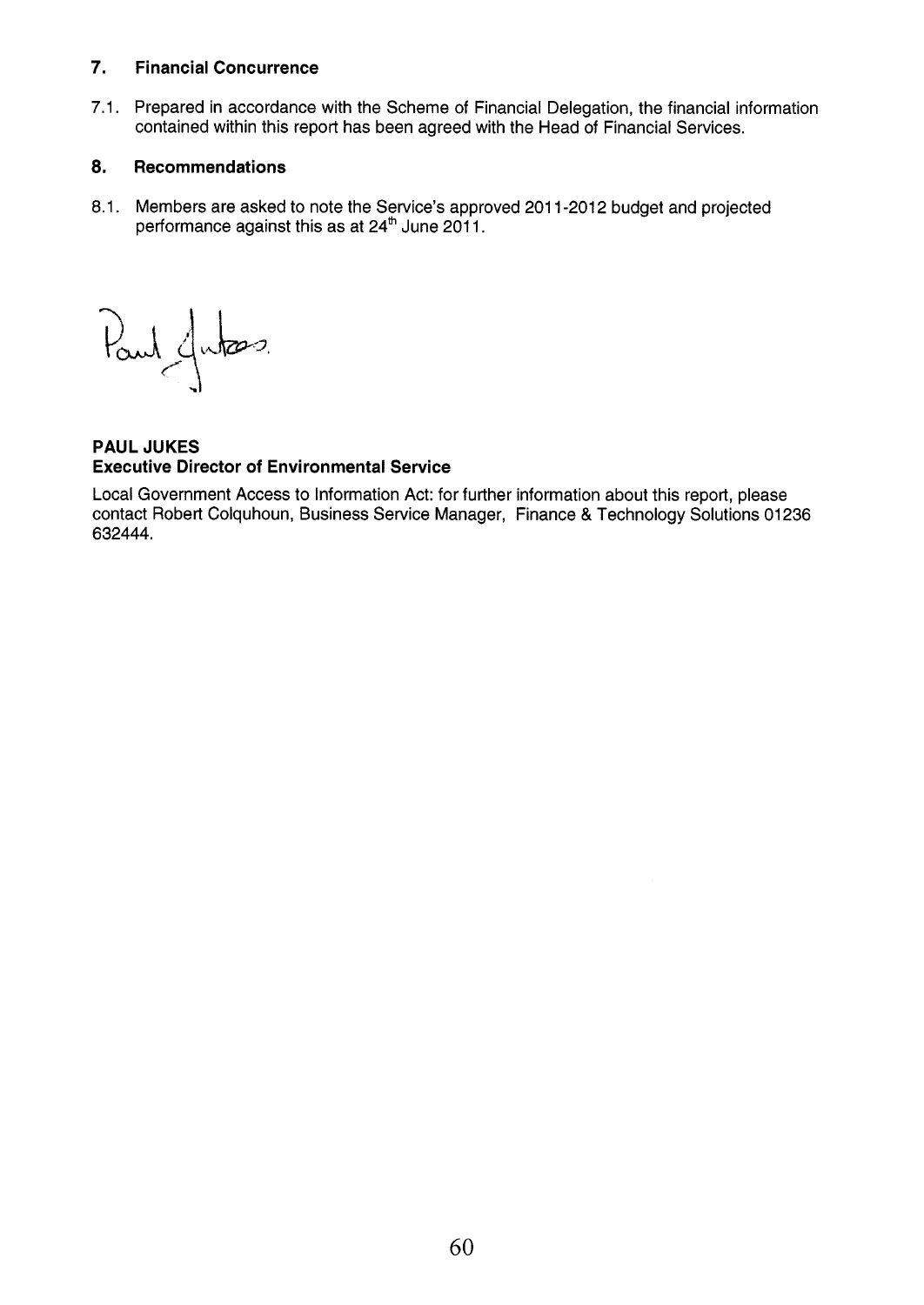### **NORTH LANARKSHIRE COUNCIL**

### **ENVIRONMENTAL SERVICES SUMMARY**

### **FINANCIAL MONITORING REPORT** - **SUBJECTIVE ANALYSIS**

## **1st APRIL 2011** - **24th June 2011 (PERIOD 3)**

#### **ENVIRONMENTAL SERVICES COMMITTEE**

|                                 |                                         |                                 |                                 |           |                                  | <b>NORTH LANARKSHIRE COUNCIL</b>                  |                                    |              |                                      |          |                                                                                                                                                                                                                       |
|---------------------------------|-----------------------------------------|---------------------------------|---------------------------------|-----------|----------------------------------|---------------------------------------------------|------------------------------------|--------------|--------------------------------------|----------|-----------------------------------------------------------------------------------------------------------------------------------------------------------------------------------------------------------------------|
|                                 |                                         |                                 |                                 |           |                                  |                                                   |                                    |              |                                      |          |                                                                                                                                                                                                                       |
|                                 |                                         |                                 |                                 |           |                                  |                                                   |                                    |              |                                      |          | <b>Appendix 1</b>                                                                                                                                                                                                     |
|                                 |                                         |                                 |                                 |           |                                  | <b>ENVIRONMENTAL SERVICES SUMMARY</b>             |                                    |              |                                      |          |                                                                                                                                                                                                                       |
|                                 |                                         |                                 |                                 |           |                                  | FINANCIAL MONITORING REPORT - SUBJECTIVE ANALYSIS |                                    |              |                                      |          |                                                                                                                                                                                                                       |
|                                 | <b>ENVIRONMENTAL SERVICES COMMITTEE</b> |                                 |                                 |           |                                  | 1st APRIL 2011 - 24th June 2011 (PERIOD 3)        |                                    |              |                                      |          |                                                                                                                                                                                                                       |
| LINE<br>NO.<br>(1)              | <b>DESCRIPTION</b><br>(2)               | <b>BUDGET</b><br>TO DATE<br>(3) | <b>ACTUAL</b><br>TO DATE<br>(4) |           | YEAR TO DATE<br>VARIANCES<br>(5) | <b>ANNUAL</b><br><b>BUDGET</b><br>(6)             | <b>PROJECTED</b><br>OUTTURN<br>(7) |              | PROJECTED OUTTURN<br>VARIANCE<br>(8) | %<br>(9) | ANALYSIS<br>(10)                                                                                                                                                                                                      |
|                                 |                                         | £                               | £                               | E         |                                  | $\mathbf{F}$                                      | E                                  | $\mathbf{f}$ |                                      |          |                                                                                                                                                                                                                       |
|                                 | DIRECTORATE & SUPPORT                   | 808,401                         | 732,418                         | 75,983    | Underspend                       |                                                   |                                    | $\Omega$     |                                      | $0.0\%$  |                                                                                                                                                                                                                       |
| 2.                              | <b>LAND SERVICES</b>                    | 7,561,719                       | 7,783,002                       | (221 283) | Overspend                        | 50,669,680                                        | 50,625,265                         | 44,415       | Underspend                           |          | 0.1% Underspend in gate fees and support services cost allocation;<br>offset by overspend in employee costs.                                                                                                          |
| $\cdot$ 3.                      | <b>FACILITY SUPPORT</b>                 | (212,069)                       | (271, 454)                      | 59,385    | Underspend                       | 678,995                                           | 660,725                            | 18,270       | Underspend                           |          | 2.7% Underspend in support services cost allocation.                                                                                                                                                                  |
| $\overline{4}$<br>$\mathcal{Q}$ | <b>PLANNING</b>                         | 373,798                         | 601,620                         | (227,822) | Overspend                        | 4,822,256                                         | 5,613,045                          | (790,789)    | Overspend                            |          | -16.4% Under recovery in Planning Fees and Building Warrant fees -<br>£744k. Overspends in rent, computer software, advertising<br>and professional fees - £110k, underspend in transport costs                       |
| - 5.                            | ROADS & TRANSPORTATION                  | 2,210,305                       | 2,280,240                       | (69, 935) | Overspend                        | 31,442,331                                        | 31,425,488                         | 16,843       | Underspend                           |          | E33k<br>0.1% Emp costs underspend of £208k due to acceleration of 12/13<br>efficiency savings measure. Lighting energy costs overspend<br>of £271k due to unfunded price increases. Under recovery of<br>income £80k. |
|                                 | PROTECTIVE SERVICES                     | 1,434,578                       | 1,452,467                       | (17, 889) | Overspend                        | 7,605,777                                         | 7,492,399                          |              | 113,378 Underspend                   |          | 1.5% Employee efficiency savings not fully achieved due largely to<br>shortfall in achieving turnover savings offset with underspend<br>in Public Analyst fees and over recovery of income.                           |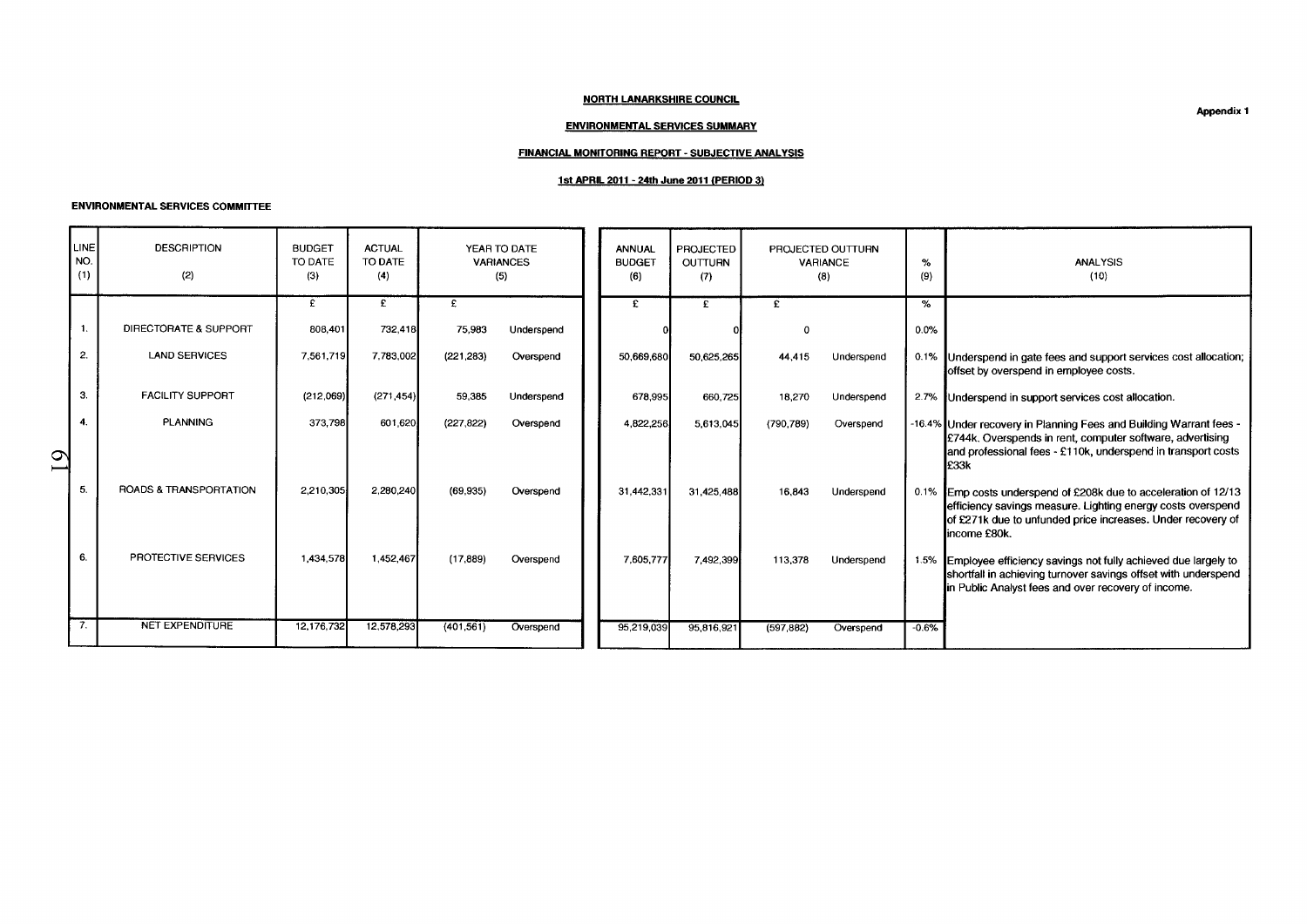## **NORTH LANARKSHIRE COUNCIL**

### **ENVIRONMENTAL SERVICES SUMMARY**

### **FINANCIAL MONITORING REPORT** - **SUBJECTIVE ANALYSIS**

## **1st APRIL 2011** - **24th JuW 2011 (PERIOD 3)**

|        | <b>NORTH LANARKSHIRE COUNCIL</b><br><b>Appendix 2</b><br><b>ENVIRONMENTAL SERVICES SUMMARY</b><br><b>FINANCIAL MONITORING REPORT - SUBJECTIVE ANALYSIS</b><br>1st APRIL 2011 - 24th June 2011 (PERIOD 3)<br><b>ENVIRONMENTAL SERVICES COMMITTEE</b> |                                                       |                                 |                                 |            |                                         |  |                                |                |                          |                 |          |                                                                                                  |  |  |
|--------|-----------------------------------------------------------------------------------------------------------------------------------------------------------------------------------------------------------------------------------------------------|-------------------------------------------------------|---------------------------------|---------------------------------|------------|-----------------------------------------|--|--------------------------------|----------------|--------------------------|-----------------|----------|--------------------------------------------------------------------------------------------------|--|--|
|        | LINE <sup></sup><br>NO.<br>(1)                                                                                                                                                                                                                      | <b>DESCRIPTION</b><br>(2)                             | <b>BUDGET</b><br>TO DATE<br>(3) | <b>ACTUAL</b><br>TO DATE<br>(4) |            | YEAR TO DATE<br><b>VARIANCES</b><br>(5) |  | ANNUAL<br><b>BUDGET</b><br>(6) | OUTTURN<br>(7) | PROJECTED LECTED OUTTURN | VARIANCE<br>(8) | %<br>(9) | <b>ANALYSIS</b><br>(10)                                                                          |  |  |
|        |                                                                                                                                                                                                                                                     |                                                       | £                               | £                               | £          |                                         |  | £                              | £              | $\overline{f}$           |                 | $\%$     |                                                                                                  |  |  |
|        | $\mathbf{1}$                                                                                                                                                                                                                                        | <b>EMPLOYEE COSTS</b>                                 | 9,071,996                       | 8,979,694                       | 92,302     | Underspend                              |  | 40,518,177                     | 40,029,521     | 488,656                  | Underspend      | 1.2%     | Vacancy savings / turnover savings/acceleration of 2012/13<br>efficiency savings measure.        |  |  |
|        | $\overline{a}$                                                                                                                                                                                                                                      | PROPERTY COSTS                                        | 442,605                         | 411,271                         | 31,334     | Underspend                              |  | 2,659,003                      | 2,627,463      | 31,540                   | Underspend      | 1.2%     | Underspend in project costs offset by decreased income.                                          |  |  |
|        | 3                                                                                                                                                                                                                                                   | SUPPLIES & SERVICES                                   | 6,184,432                       | 6,506,198                       | (321,766)  | Overspend                               |  | 40,580,867                     | 40,597,666     | (16, 799)                | Overspend       | 0.0%     | Overspend on street lighting costs offset by savings in<br>grounds' payment to contractor costs. |  |  |
| Q<br>Q | 4                                                                                                                                                                                                                                                   | TRANSPORT & PLANT                                     | 579,539                         | 532,051                         | 47,488     | Underspend                              |  | 3,859,088                      | 3,676,553      | 182,535                  | Underspend      | 4.7%     | Savings in purchases of plant and machinery and car<br>allowance/leasing costs.                  |  |  |
|        | $\mathbf{5}$                                                                                                                                                                                                                                        | ADMINISTRATION COSTS                                  | 522,271                         | 495,532                         | 26,739     | Underspend                              |  | 11,291,333                     | 11,234,087     | 57,246                   | Underspend      | 0.5%     | Savings in consultancy fees, and departmental overheads.                                         |  |  |
|        | 6                                                                                                                                                                                                                                                   | PAYMENTS TO OTHER BODIES<br>(See Overleaf Appendix 3) | 1,865,867                       | 1,876,907                       | (11,041)   | Overspend                               |  | 16,608,631                     | 16,426,922     | 181,709                  | Underspend      | 1.1%     | Public analyst fees and private contractor cost savings.                                         |  |  |
|        | $\overline{7}$                                                                                                                                                                                                                                      | CAPITAL FINANCING COSTS                               | 139,941                         | 139,941                         | 0          | On Target                               |  | 14,192,904                     | 14,192,904     | 0                        | On Target       | 0.0%     |                                                                                                  |  |  |
|        | 8                                                                                                                                                                                                                                                   | REVENUE FINANCING COSTS                               | 0                               |                                 | 0          | On Target                               |  |                                | -0             | 0                        | On Target       | 0.0%     |                                                                                                  |  |  |
|        | 9                                                                                                                                                                                                                                                   | OTHER EXPENDITURE                                     | 5,053                           | 18,814                          | (13,761)   | Overspend                               |  | 62,421                         | 79,430         | (17,009)                 | Overspend       |          | -27.2% Project costs overspend recovered as income, and bowling<br>green grant overspend.        |  |  |
|        | 10 <sub>1</sub>                                                                                                                                                                                                                                     | <b>TOTAL EXPENDITURE</b>                              | 18,811,703                      | 18,960,408                      | (148, 705) | Overspend                               |  | 129,772,424                    | 128,864,545    | 907,879                  | Underspend      | 0.7%     |                                                                                                  |  |  |
|        | 11                                                                                                                                                                                                                                                  | <b>INCOME</b>                                         | 6,634,971                       | 6,382,116                       | (252, 856) | Under-recovery                          |  | 34,553,385                     | 33,047,624     | (1,505,761)              | Under-recovery  | $-4.4%$  | Under-recovery in Planning and Building Warrant fees,<br>regeneration projects and other income. |  |  |
|        | $\overline{12}$                                                                                                                                                                                                                                     | <b>NET EXPENDITURE</b>                                | 12,176,732                      | 12,578,293                      | (401, 561) | Overspend                               |  | 95,219,039                     | 95,816,921     | (597, 882)               | Overspend       | $-0.6%$  |                                                                                                  |  |  |